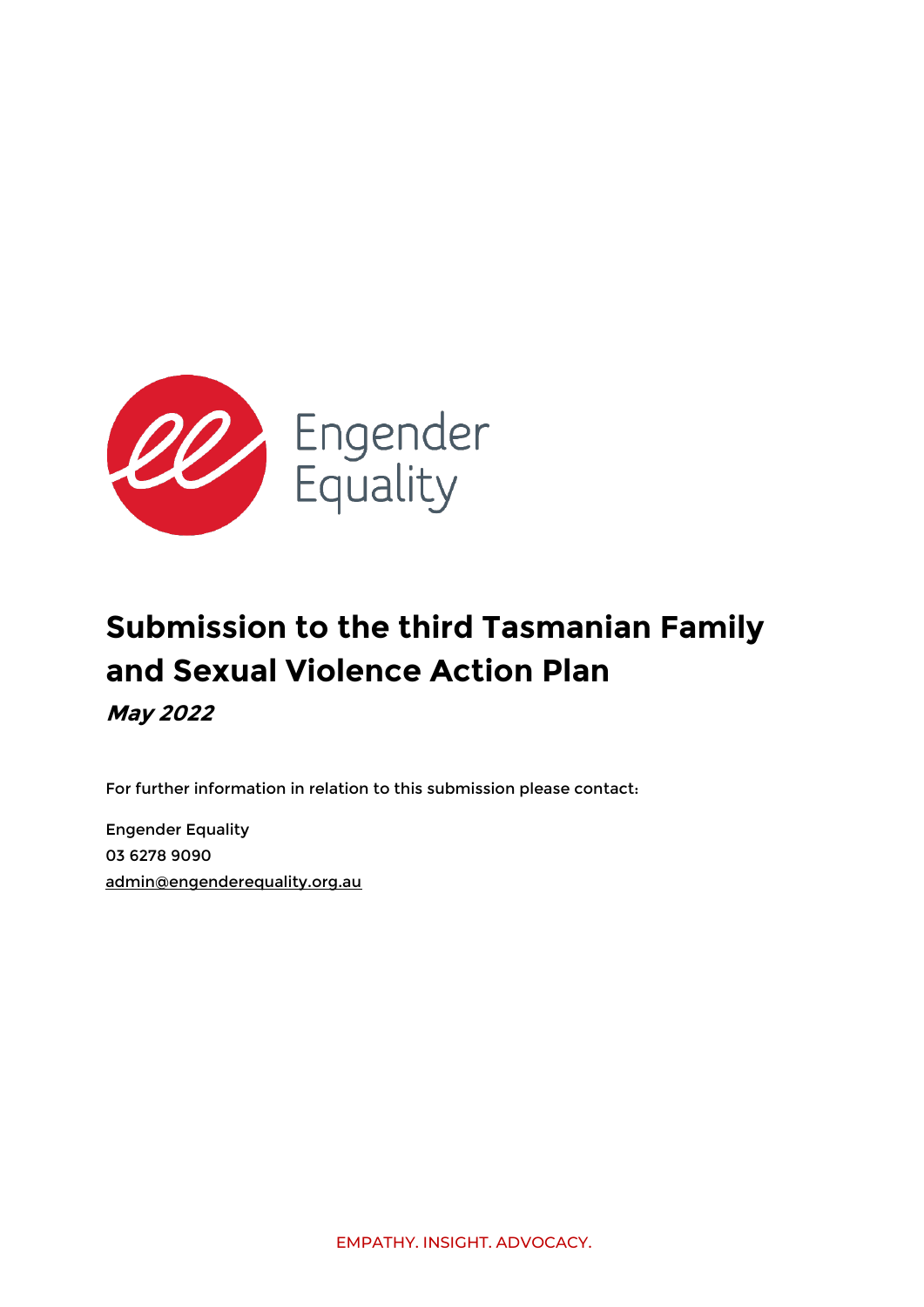#### Introduction

Engender Equality is Tasmania's state-wide specialist family violence service, providing frontline counselling and support to all people affected by family violence and abuse, alongside advocacy, community education and training to address gender inequality and gendered violence in all its forms. We welcome and strongly support the commitment and work of the Tasmanian Government towards addressing family and sexual violence across the state and appreciate the opportunity to contribute to the development of the third Tasmanian Family and Sexual Violence Action Plan (the Action Plan).

#### Key Messages

## **Key Message 1. Broaden the field of vision of the Plan's analysis and actions beyond the level of individuals and families to the structural level.**

Australia-wide as well as internationally, leading approaches to prevention of and response to family and sexual violence increasingly acknowledge the importance of meaningfully addressing what can be called the social determinants of family and sexual violence – the broader social and economic conditions in which people live, are educated, work, and play. These include:

*Attitudes*. Violence against women – who make up the large majority of victim/survivors of family and sexual violence – occurs in a social context that is shaped by multiple intersecting forms of discrimination, including not only sexism and gender inequality but also ableism, ageism, racism and colonialism, class discrimination, prejudice against people with mental illness and histories of incarceration, hetero/cisnormativity and homo/bi/transphobia.<sup>1</sup>

*Economic and infrastructural factors*. Family and sexual violence is known to be linked to economic and social insecurities including financial stress, economic precarity, lack of adequate housing options, and lack of transport. Clients who present to Engender Equality with experiences of family violence often endure a number of additional marginalisations as a result of chronic experiences of abuse, including isolation from family and social supports; homelessness or insecure housing; persistent, highlevel safety concerns; welfare dependency; disrupted education or workforce participation; limited or no access to childcare; and complex physical and emotional impacts of trauma.

Approaches to prevention, early intervention and response that do not complement their work at the level of individuals and families with work towards social change are thus likely to produce only partial and easily reversable progress towards ending family and sexual violence. Meanwhile, services are left ill-equipped to support clients with intersectional needs.

The existing Action Plan and its actions remain light on structural-level thinking and action. This is a particular oversight given the Tasmanian Government's stated interest in meeting the needs of victimsurvivors with diverse lived experience (including children and young people, older people, Tasmanian Aboriginal people, people with disability, CALD Tasmanians, people from rural and regional communities, people with mental illness, people with experience of incarceration and LGBTIQ+ Tasmanians) as well as of children and young people – all of whom face intersectional structural barriers to safety.

<sup>1</sup> https://media-cdn.ourwatch.org.au/wp-content/uploads/sites/2/2021/11/23131846/Change-the-story-Our-Watch-AA.pdf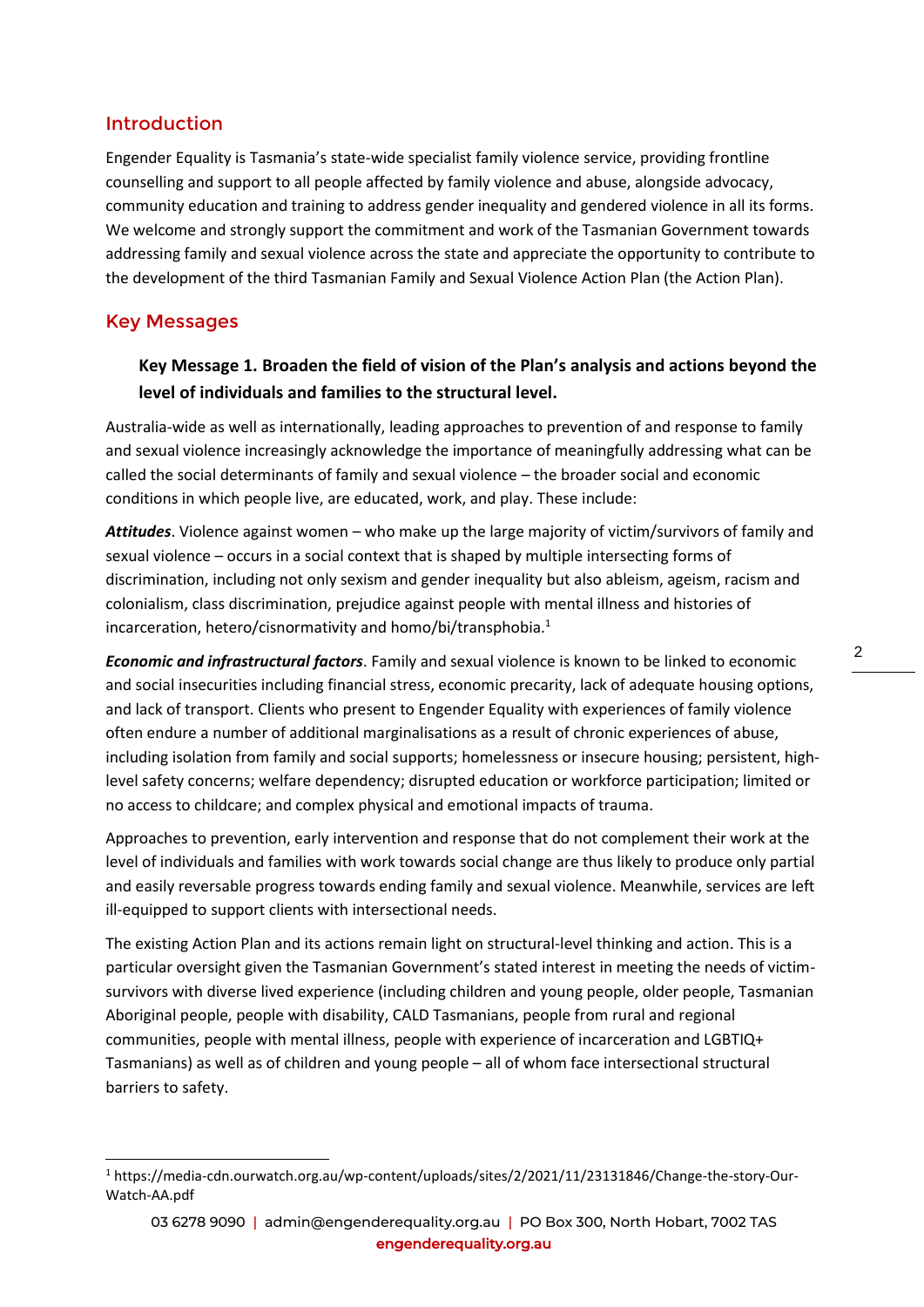For example, discriminatory attitudes not only help to fuel and keep invisible family and sexual violence against people with disability, but also play a role in the inadequate overall supply of disability-appropriate housing, making it significantly more difficult for people with disability to leave abusive relationships.

The third Action Plan must be fully integrated with and into existing and projected Tasmanian Government plans and frameworks, including:

- Plans aimed at groups: Tasmanian Women's Strategy, Active Ageing Plan, Child and Youth Wellbeing Strategy, Accessible Island Disability Framework for Action, Closing the Gap Implementation Plan, Multicultural Policy and Action Plan, LGBTIQ+ Whole-of-Government Framework.
- Plans aimed at structural issues: Affordable Housing Strategy and Action Plan, Our Healthcare Future review.

Meanwhile, the Victim-Survivor Advisory Council must include victim-survivors from all of the above groups.

#### **Key Message 2. Broaden the suite of responses to perpetration beyond criminalisation.**

Expanded moves to criminalise behaviours at the heart of family and sexual violence have sent a valuable message that society should not treat any assault more leniently than another. However, a policy response that is over-reliant on criminalisation is inadequate to the goal of prevention of and response to family and sexual violence, in several ways.

*Criminalisation does not meet the needs of many victim-survivors*. Australia-wide, many victimsurvivors of violence do not choose to engage with the police in response to their experiences.

- Over two-thirds of both men and women (69% in both cases) who experienced physical violence perpetrated by a male did not report the most recent incident to police.
- The vast majority of women (87%) did not contact the police in relation to the most recent incident of sexual assault by a male.<sup>2</sup>

While some of these non-reporters may feel intimidated by their perpetrators and/or doubtful of the value of police support – for example, people who are partnered to police officers or other people in positions of social power – other victim-survivors who are unable or not ready to engage in a formal justice or police response include people with intergenerational traumatic experience of the criminal justice system (including many Aboriginal women and children) and people who hope to reconcile with their partners on their own terms. Such victim-survivors are more likely to reach out to trusted community-based services where they can receive support that is not going to bring them into contact with police.

<sup>2</sup> ABS Personal Safety Survey.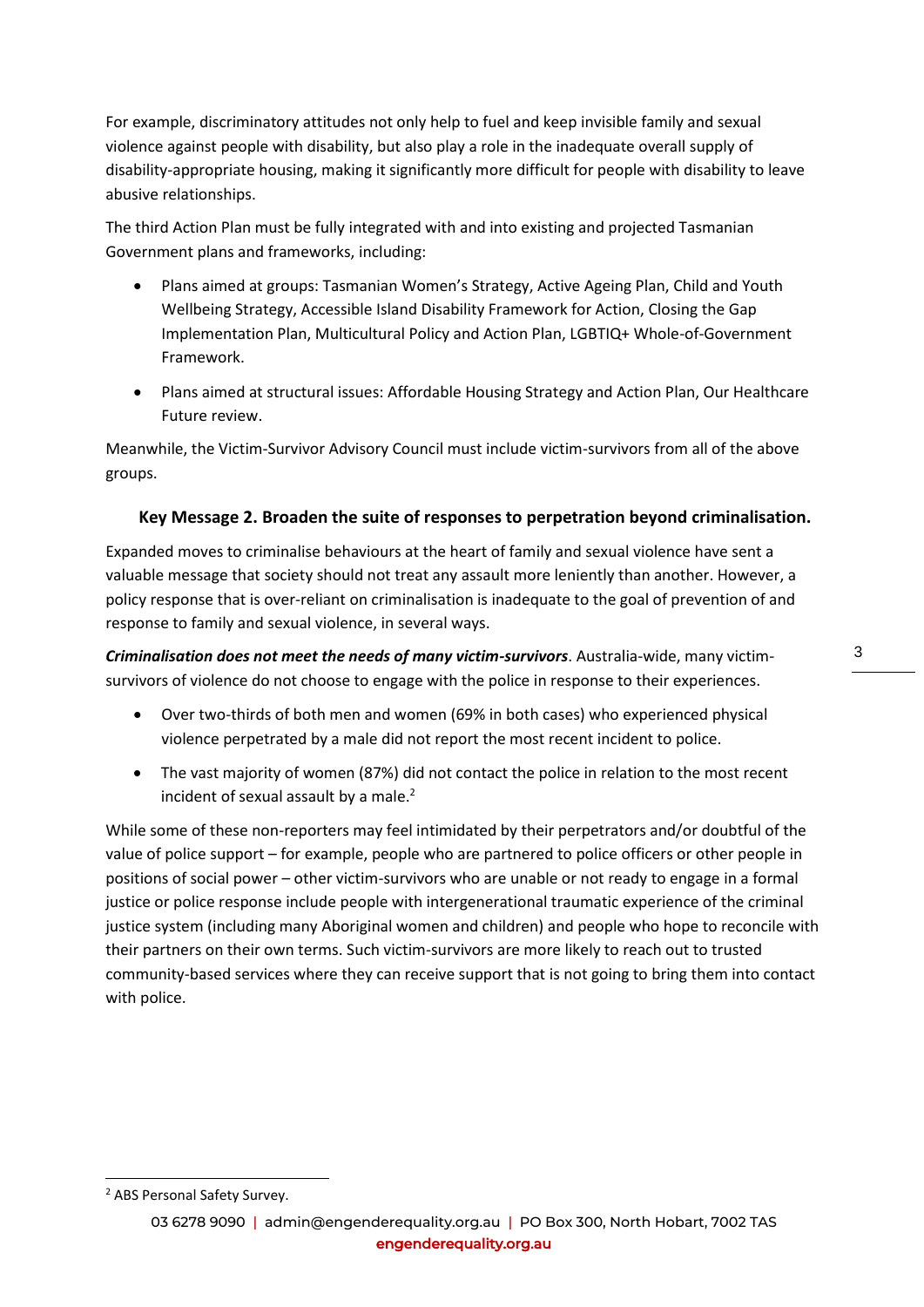*Criminalisation does not necessarily reduce perpetration of violence.* The evidence on the impact of arrest and incarceration on perpetration appears to be mixed.<sup>3</sup> Indeed, some people are more likely to experience violence after a perpetrator is released from custody.<sup>4</sup>

*Criminalisation on its own does not address, and in fact contributes to, the social and economic drivers of violence*. Rather, it reinforces an individualised approach.

In developing the third Action Plan, particular emphasis should be placed on identifying promising noncriminalising approaches to prevention and response. Meanwhile, consultations for the development of the third Action Plan should include targeted consultation questions, individual interviews and focus groups with both victim-survivors and perpetrators to hear their assessment of non-criminalising initiatives.

## **Key Message 3. As victim-survivors in their own right, children require collaboration between child safety services and specialist family and sexual violence support services.**

Both the direct experience of family and sexual violence and the experience of witnessing such violence are recognised as forms of child abuse. However, services and organisations can best respond to children and young people affected by family violence by using a whole-of-family focus with an understanding that the experiences of children and young people do not occur in isolation from the experiences of other family members.

Effective responses to the nuances and particularities of these experiences require sustained and productive collaboration between child safety services and specialist family violence and sexual violence services, which bring specialist insight into elements of victim-survivors' experiences that, while bearing on care arrangements and justice rulings as well as support, may fall outside the understanding of child safety and family support workers. For example, a perpetrator may be using coercive control on a child, or the child may be a part of the relationship dynamic between parents. This type of abuse can affect the ability of a target, usually the mother, to parent properly due to the control deteriorating their self-esteem and self-worth. It is often the case that perpetrators are using coercive tactics and other forms of violence on children as well as targets. Children are often used as pawns and abuse often continues post-separation.

Specialist services are also the most likely to be able to address gendered impacts of family and sexual violence. The 0-15 age group is the group where the gaps between male and female experiences of family and sexual violence – although still present, and with girls consistently experiencing more violence and abuse than boys – are the smallest, particularly in cases where children witness violence against a parent. Given the links between witnessing violence against a parent and condoning the use of violence in later life, effective response to childhood experiences of witnessing violence may also play a primary prevention role.

<sup>3</sup> [https://20ian81kynqg38bl3l3eh8bf-wpengine.netdna-ssl.com/wp-content/uploads/2021/12/ANROWS-OofR-](https://20ian81kynqg38bl3l3eh8bf-wpengine.netdna-ssl.com/wp-content/uploads/2021/12/ANROWS-OofR-Perpetrator-Interventions.pdf)[Perpetrator-Interventions.pdf](https://20ian81kynqg38bl3l3eh8bf-wpengine.netdna-ssl.com/wp-content/uploads/2021/12/ANROWS-OofR-Perpetrator-Interventions.pdf)

<sup>4</sup>

http://rcfv.archive.royalcommission.vic.gov.au/MediaLibraries/RCFamilyViolence/Reports/RCFV\_Full\_Report\_Int eractive.pdf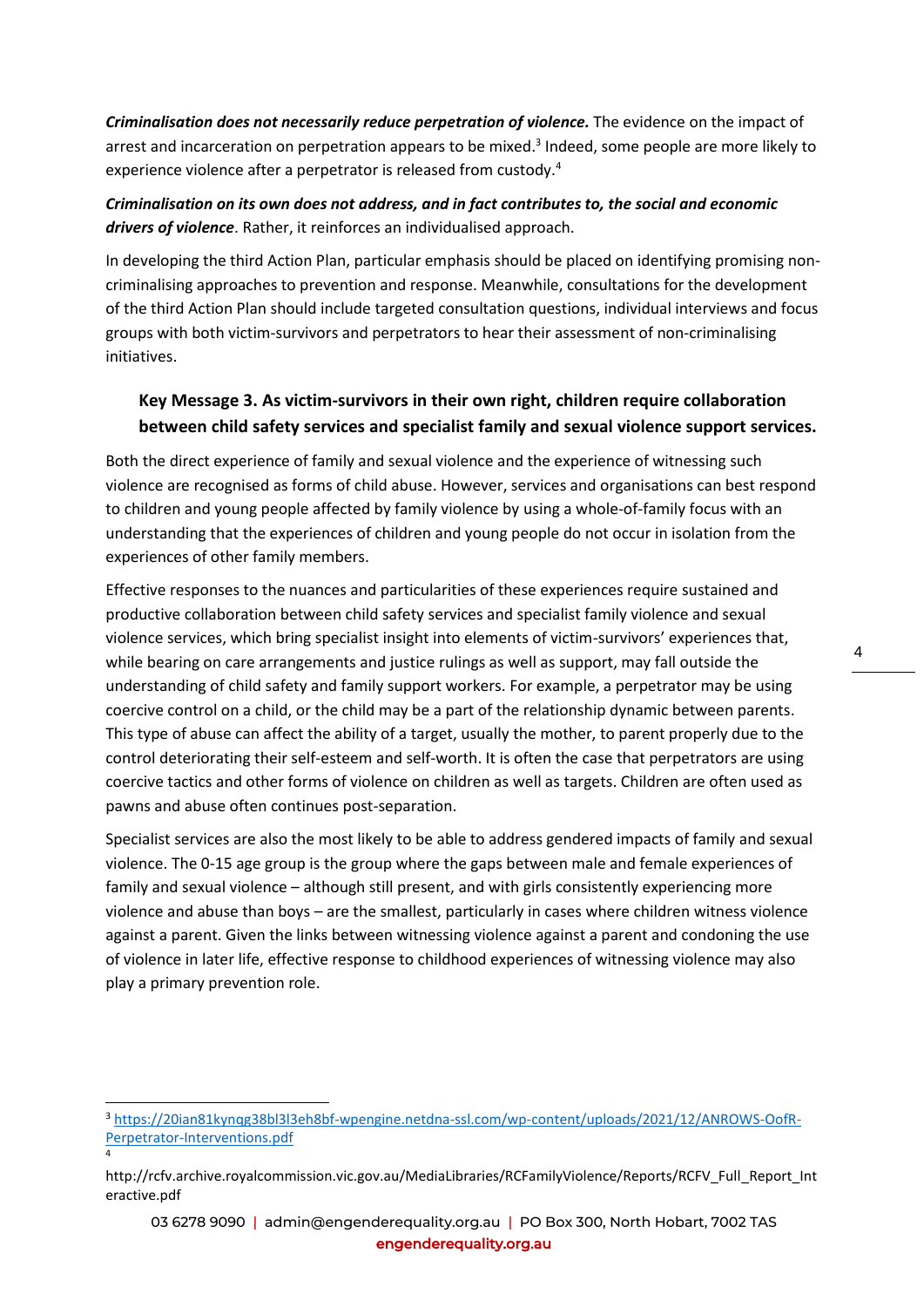# **Key Message 4. Locate initiatives physically and contextually in Tasmanian communities.**

Family and sexual violence in Tasmania emerges from a complex set of distinctive socioeconomic circumstances. Of the Australian states and territories, Tasmania has:

- the highest proportion of population living rurally (ABS, 2016);
- the highest proportion of population over the age of 50 (ABS, 2018);
- he highest proportion of people with a disability (TasCOSS, 2018);
- the highest unemployment rate and the lowest weekly earnings (ABS, 2021);
- the lowest levels of literacy and educational attainment (UTAS, 2018);
- the highest pre-term birth rate (AIHW, 2019);
- the lowest rates of internet access (National Black Spot Database, 2022);
- the highest level of gun ownership (University of Sydney, 2021); and
- higher than average rates of mental illness and suicide (Tasmanian Suicide Prevention Strategy, 2016-2020).

Many of these issues are more acute in rural areas and in communities experiencing low economic status and extreme disadvantage – situations which often overlap. For example, Tasmania's already high levels of gun ownership are even higher in rural areas, while internet access is lowest in rural and disadvantaged communities.

Women living in rural and disadvantaged communities are more likely to have experienced family violence than women living in metropolitan areas – but limited specialist family violence services, and difficulty in safety planning leaves victim-survivors highly exposed and without protection. Meanwhile, distance from local conditions leaves family violence services at a disadvantage both in responding to violence and in leading community change by addressing underlying sociocultural values that are enabling family violence behaviours.

Placed-based, community-tailored projects provide an opportunity to overcome both geographical and sociocultural isolation and to offer intensive family violence services in communities that need them most.

#### **Key Message 5. Funding must meet demand and broader needs.**

As a result of the Covid-19 pandemic and concurrent social and economic pressures, demand for support from specialist family and sexual violence services has increased dramatically over the past 24 months and continues to grow. Meanwhile, funding constraints are preventing existing family violence services from meeting demand. To use only the example of Engender Equality:

- In the October-December 2021 reporting period, Engender Equality received an average of 28 new client referrals a week, reflecting **a 36% increase in new client referrals from the previous quarter.**
- In the same period, operating at fully capacity, Engender Equality was able to take on 159 new clients, reflecting **an increase of 18.6% in new clients accessing our services from the previous**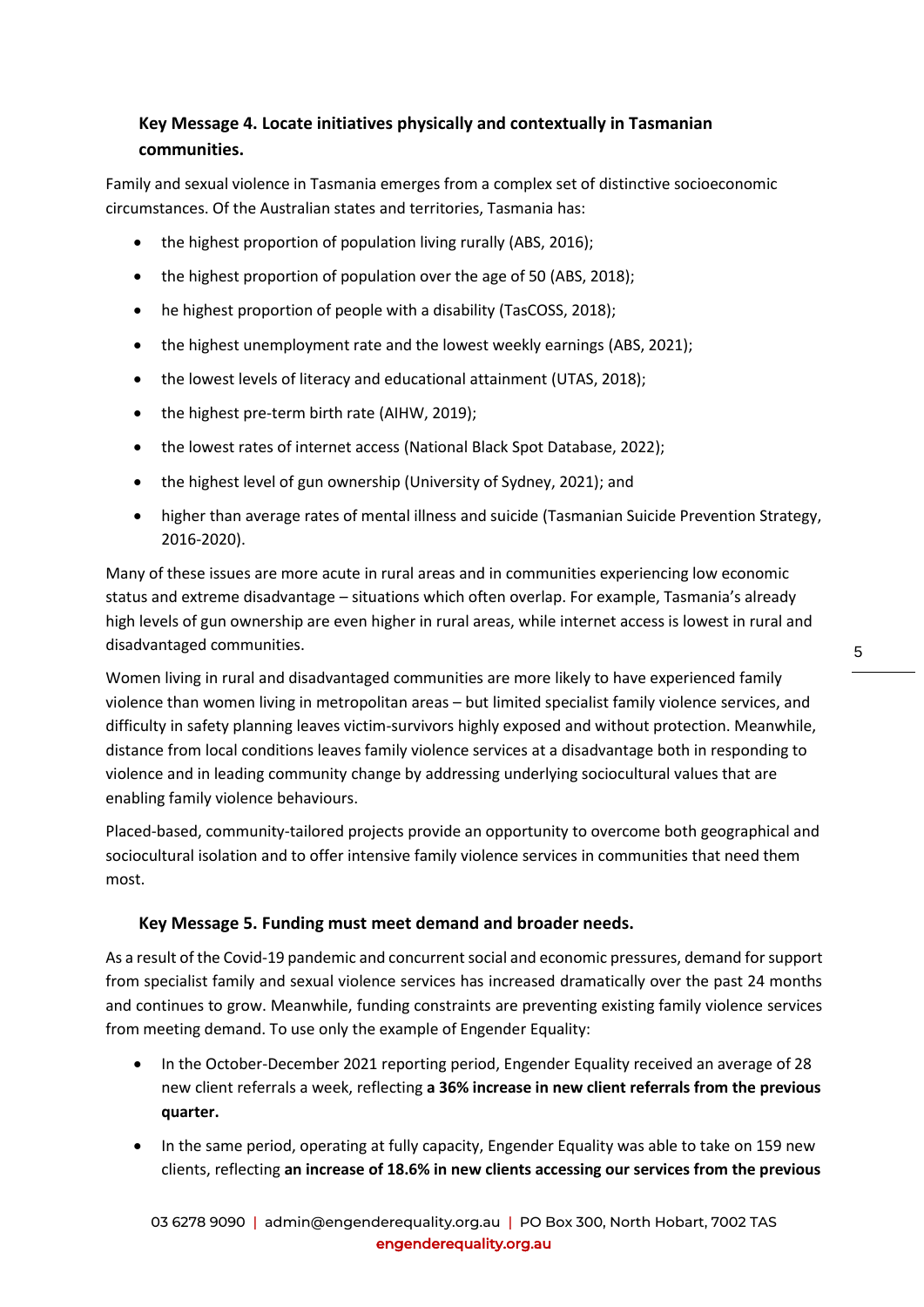**quarter – a substantial increase, yet only half of what was required to meet the increase in new client referrals.**

• Between 1 March 2021 and 1 March 2022, Engender Equality provided a service session to 778 victim-survivors, reflecting **an increase of 12.4% in service sessions provided on the previous 12 month period – again, a notable increase but insufficient to meet community demand.**

As a result of these significant increases in demand, new Engender Equality clients are waiting as long as six months for a first appointment with a specialist family violence practitioner.

The mental health of our staff, as well as our capacity to fulfil the obligation of our service-offer, relies on our ability to respond quickly to incoming referrals and attend promptly to the safety needs of victimsurvivors: Engender staff are experiencing the overwhelm and stress of turning away victim-survivors, witnessing them give up hope of support when we have not been able to provide assistance in the helpseeking moment.

Without funding to match demand, Tasmanian services will never achieve their broad objective of eradicating family and sexual violence. (See Appendix A for an overview of Engender Equality's services.)

Meanwhile, as noted above, groups that remain acutely under-supported include:

- CALD victim-survivors
- LGBTIQ+ victim-survivors
- Rural victim-survivors
- Victim-survivors living with disability

Without additional injections of funding, the specialised intersectional needs of these groups will remain unmet.

#### Conclusion

## **Key Message 6. Governance and evaluation of the Plan must be transparent, rigorous and include Tasmanians with lived experience of family and sexual violence.**

In conclusion, Tasmania requires a new Family and Sexual Violence Action Plan that is both strategically directed towards, and sufficiently resourced to deliver, community-based prevention and response activities that meet the needs of Tasmania's highly dispersed, largely rural, socially and economically disadvantaged population.

The Action Plan must recognise that the majority of Tasmanians experiencing family and sexual violence do not seek Police or justice system responses, rather they look to specialist support services that offer expert safety planning and other vital assistance without compromising their safety and autonomy.

In response to frightening levels of unmet service need both at Engender Equality and across the specialist sector, the new Plan must commit a significant increase of resources to community-based services that provide the place-based expertise Tasmanian victim-survivors so desperately need.

Finally, to be effective, the new Plan must be supported by transparent and rigorous mechanisms for governance and evaluation that include oversight of implementation and outcomes by Tasmanians with lived experience of family and sexual violence.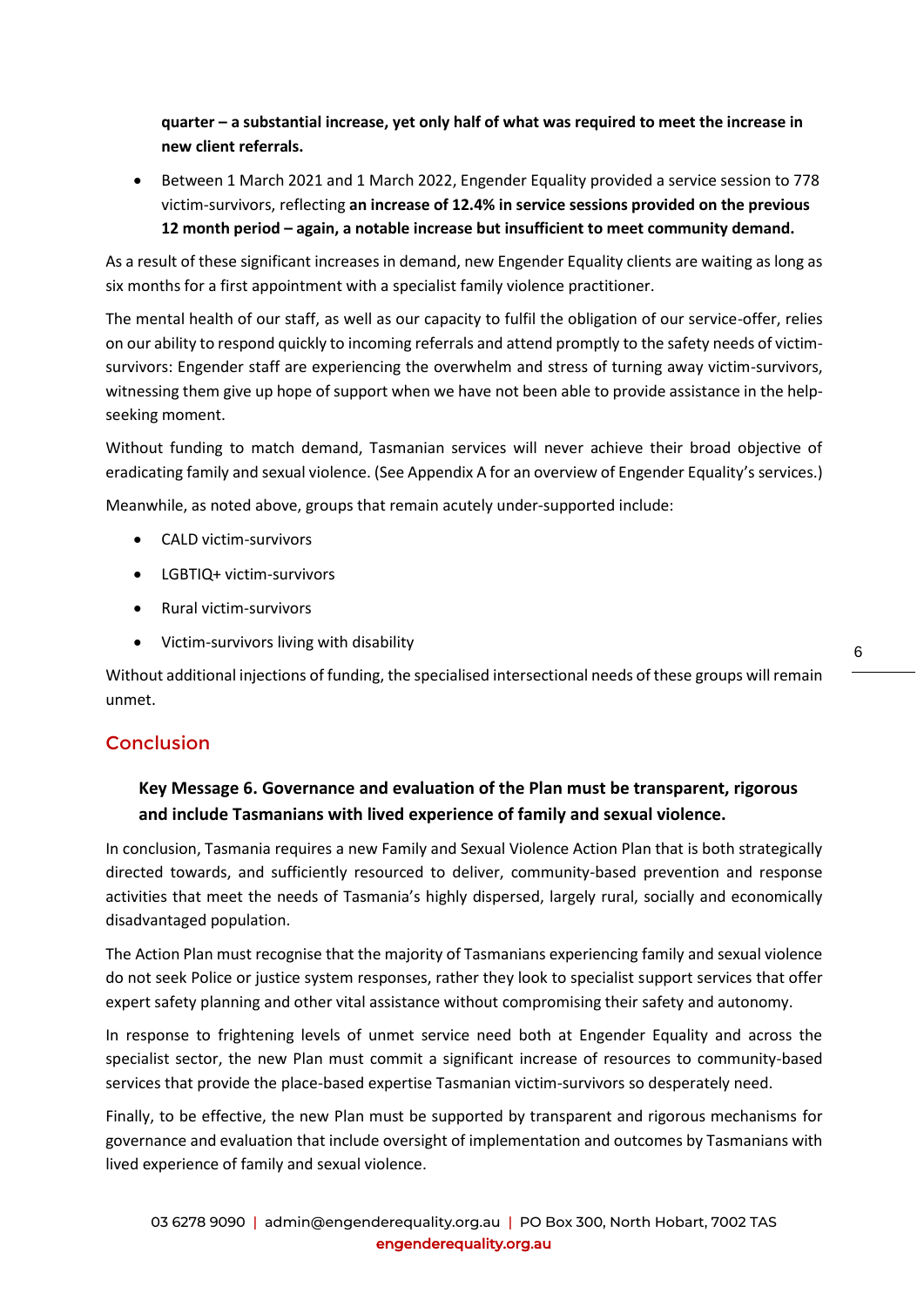# Summary of Key Messages

| Key Message 1 | Broaden the field of vision of the Plan's analysis and actions beyond the<br>level of individuals and families to the structural level.                                |
|---------------|------------------------------------------------------------------------------------------------------------------------------------------------------------------------|
| Key Message 2 | Broaden the suite of responses to perpetration beyond criminalisation.                                                                                                 |
| Key Message 3 | As victim-survivors in their own right, children require collaboration<br>between child safety services and specialist family and sexual violence<br>support services. |
| Key Message 4 | Locate initiatives physically and contextually in Tasmanian communities.                                                                                               |
| Key Message 5 | Funding must meet demand and broader needs.                                                                                                                            |
| Key Message 6 | Governance and evaluation of the Plan must be transparent, rigorous and<br>include Tasmanians with lived experience of family and sexual violence.                     |

7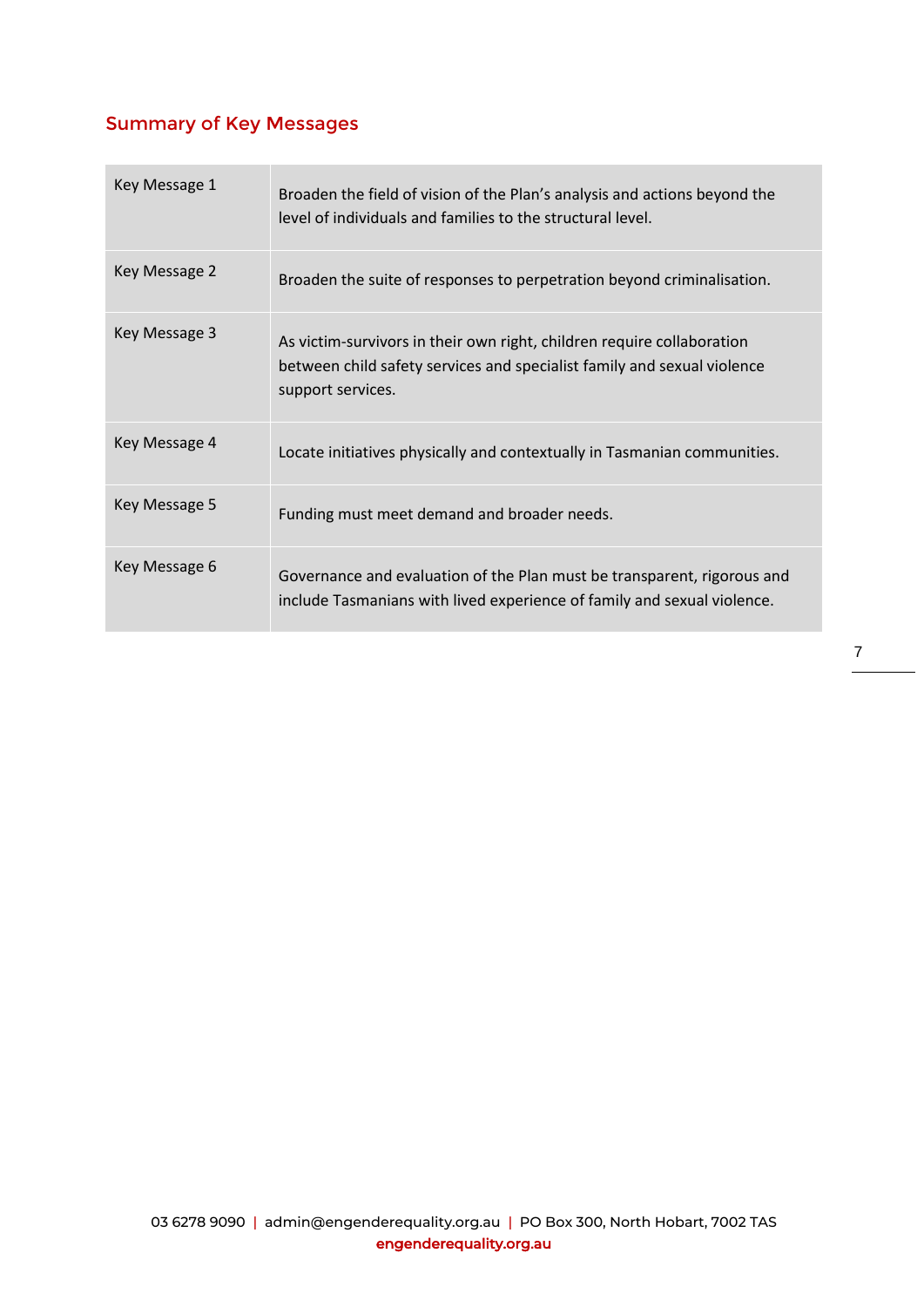# Appendix A: Engender Equality Services

#### **a) Counselling**

Engender Equality's evidence-based, trauma-informed response to family and sexual violence provides the Government with excellent value for money. Alongside our specialised service delivery, we offer opportunities for community engagement, community development and primary prevention of violence against women. This value-add to direct service delivery is often overlooked as a function of our organisation, which participates in skill-sharing, awareness raising and community education as a component of our daily work. This key community role helps to elevate the whole of the sector by raising awareness of family and sexual violence, improving responses to victim-survivors and encouraging primary prevention initiatives.

The unique service attributes offered by a specialist service, such as Engender Equality, that facilitate help-seeking for victims of abuse in even the most tenuous circumstances include:

- *Total confidentiality and discretion* victims who may be fearful of their perpetrator's response can access support with complete privacy, allowing them to make discreet plans to change their relationship or leave their partner with safety plans in place.
- *Flexibility* our practitioners can support clients whose experiences of violence and abuse may be difficult to recognise or not fit existing criminal-justice definitions and who may therefore be unable to access protection from police and/or adjacent government service systems.
- *Trauma-informed* we recognise the impacts of family violence are multifaceted and longlasting and may intersect with a range of other experiences of disadvantage and deprivation.
- *Tailored*  we offer access to long term, non-discriminatory and individualised counselling and can provide support remotely by phone, internet or any modality that will support a client's safety.
- *Collaboration and outreach*  we arrange co-appointments with other services and sectors, including children's services, and can support clients in a range of settings including drug and alcohol rehabilitation and prison.
- *Psychoeducation and recovery*  our specialist approach includes psychoeducation about the social drivers of gendered violence and the impacts of trauma, supporting whole-of-person recovery.

#### **b) Training**

In addition to victim-survivor counselling and advocacy support work, Engender Equality has successfully delivered a wide range of training packages over many years, including specialist courses on lived experience advocacy, the gendered drivers of family violence, gender analysis for workplaces, family violence responses for alcohol and drug services, primary prevention of family violence, coercive control, men's behaviour change and more. Engender Equality has a long history of delivering specialist training and education to small and large audiences that include corporate and industrial workplaces, community sector services, women's services and child and family centres, amongst others.

Engender Equality is accredited by the national primary prevention organisation Our Watch to deliver the 'Change the Story' and 'Workplace Equality and Respect' frameworks and are separately accredited to deliver Mentors in Violence Prevention (MVP) bystander training and The Shark Cage™ training,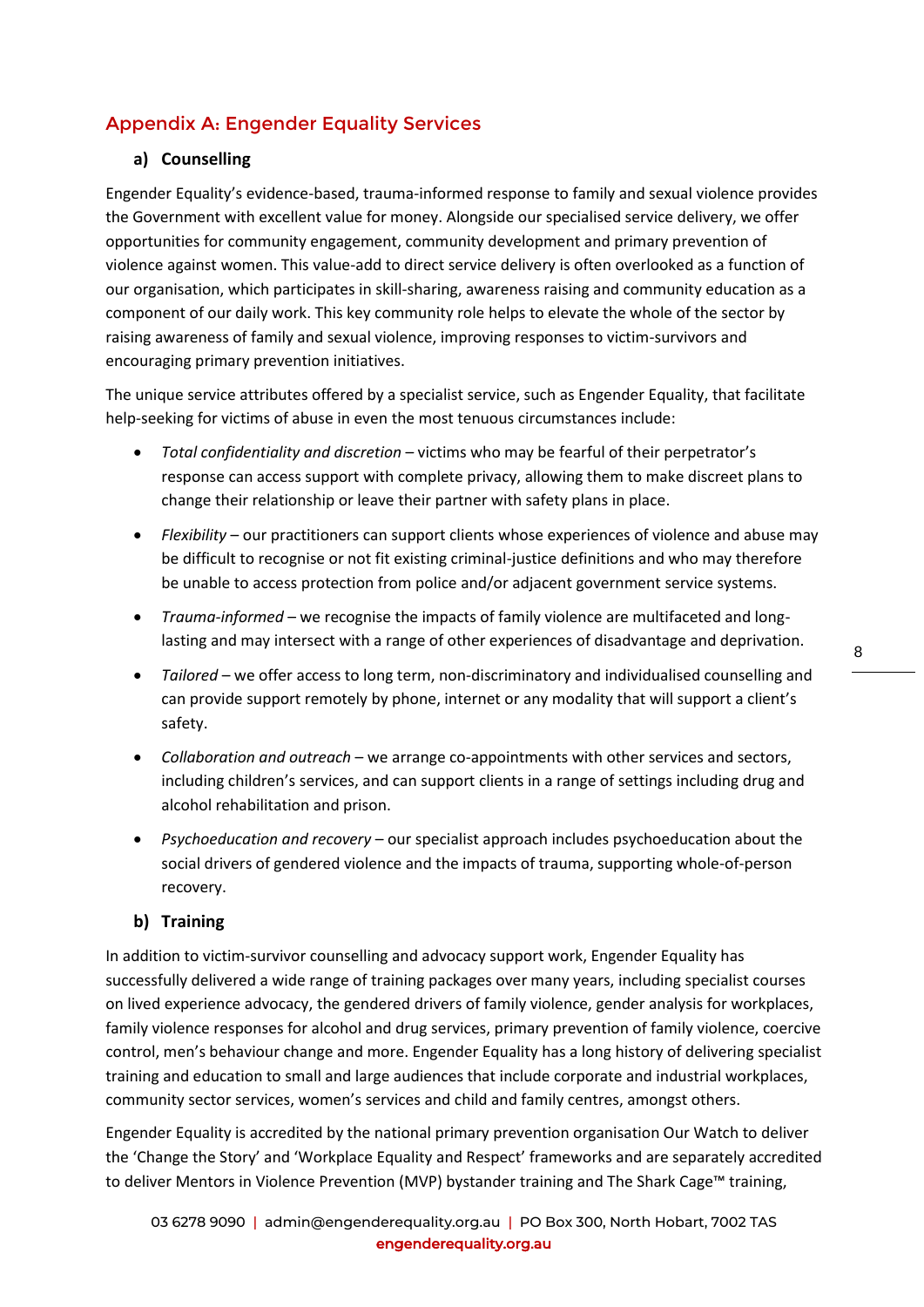which addresses revictimisation for women with multiple experiences of abuse. In addition to delivering a range of nationally endorsed frameworks, Engender Equality has a proven record for developing and delivering our own evidence-based training packages, including short and long format courses, ranging from lived experience advocacy training for victim-survivors to advanced practitioner training in coercive control and working with men who use violence.

Current Engender-owned training packages on offer include, but are not limited to:

- Advocates for Change
- Introduction to Family Violence
- Family Violence Champions Program
- Family Violence Masterclass
- Family Violence for Workplaces
- Breaking the Trap Working with Clients Experiencing Coercive Control
- Supporting Individuals Experiencing Family Violence Training for Mental Health Workers
- Supporting Individuals Experiencing Family Violence Training for AOD (Alcohol and Other Drugs) Workers

Engaging support services, like Engender Equality, in the delivery of training programs throughout the state gives us the capacity to reach and influence a wide range of community sector stakeholders across Tasmania, in addition to effecting change in the lives of individuals and organisations.

#### **c) Advocacy**

Engender Equality acknowledges the Tasmanian Government's desire to involve victim-survivors in the consultation process for the Action Plan. Engender Equality has a long-standing commitment to supporting victim-survivors and recognises the power of lived experience.

The Advocates for Change is a program run by Engender Equality that consists of a team of victimsurvivor advocates from around Tasmania. Our team of Advocates come from diverse backgrounds and identities. The program started in 2018, initially with resourcing from Our Watch Voices for Change, but we have developed and customised the program over many years to be a standalone program, which is now funded within our organisation.

Our program is guided by the Experts by Experience framework and provides a powerful platform for victim-survivors of family, domestic and sexual violence to use their stories and experiences to educate, inform, bring systemic change and advocate for the prevention and reduction of genderbased violence. Our Advocates do this by engaging in media advocacy, public speaking and lobbying for legislative change.

All our advocates participate in a comprehensive four-day training program that involves learning about media, the drivers of violence, creating a speech, delivering a speech and advocating for change using their stories. Each advocate is then assessed for suitability and readiness through a multi-stage process before they become an Advocate for Change.

Our part time project coordinator sources opportunities for the advocates and supports them before, during and after an engagement, along with our team of specialised family violence counsellors if